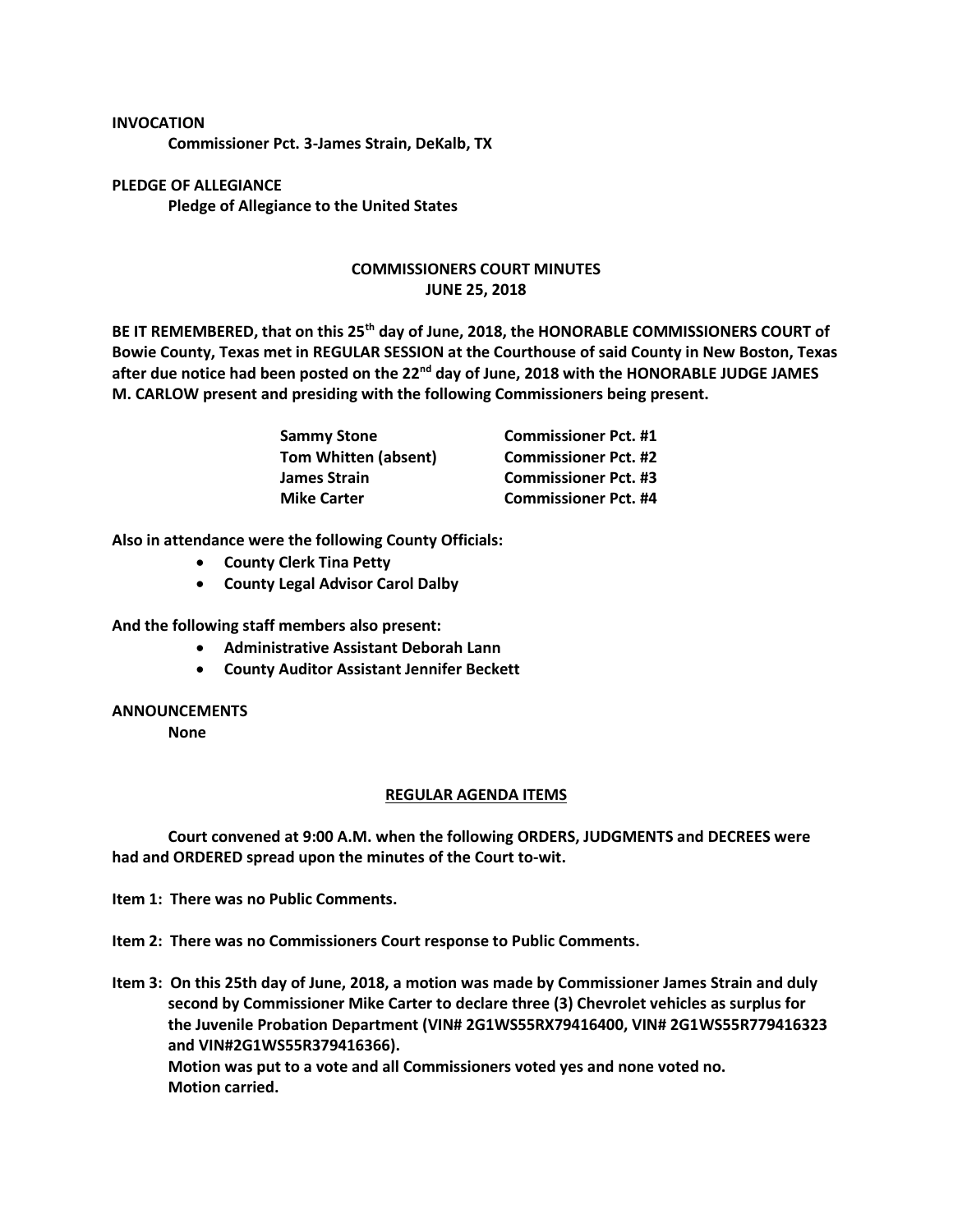- **Item 4: On this 25th day of June, 2018, a motion was made by Commissioner James Strain and duly second by Commissioner Mike Carter to give permission to advertise for the bids for the sale of three (3) Chevrolet vehicles for Juvenile Probation Department (VIN# 2G1WS55RX79416400, VIN# 2G1WS55R779416323 and VIN#2G1WS55R379416366). Motion was put to a vote and all Commissioners voted yes and none voted no. Motion carried.**
- **Item 5: On this 25th day of June, 2018, a motion was made by Commissioner Mike Carter and duly second by Commissioner James Strain to approve Commissioners Road Reports. Motion was put to a vote and all Commissioners voted yes and none voted no. Motion carried.**
- **Item 6: On this 25th day of June, 2018, a motion was made by Commissioner Mike Carter and duly second by Commissioner Sammy Stone to approve Integrated Agreements between Bowie County, Texas and Justices of the Peace (Pct. 1 Place 1 & Pct. 1 Place 2) and Non-Integrated Agreement with JP Pct. 3. Motion was put to a vote and all Commissioners voted yes and none voted no. Motion carried.**
- **Item 7: On this 25th day of June, 2018, a motion was made by Commissioner Mike Carter and duly second by Commissioner James Strain to set a date of July 23, 2018 for the petition for the creation of the Bowie County Emergency Services District #5 (Simms). Motion was put to a vote and all Commissioners voted yes and none voted no. Motion carried.**
- **Item 8: On this 25th day of June, 2018, a motion was made by Commissioner James Strain and duly second by Commissioner Mike Carter to approve Interlocal Agreements for jail contracts between Bowie County and the cities of Wake Village, Nash, Maud, Hooks and DeKalb. Motion was put to a vote and all Commissioners voted yes and none voted no. Motion carried.**
- **Item 9: On this 25th day of June, 2018, a motion was made by Commissioner Mike Carter and duly second by Commissioner Sammy Stone to approve the Treasurer's monthly report for the period ending May, 2018. Motion was put to a vote and all Commissioners voted yes and none voted no. Motion carried.**
- **Item 10: On this 25th day of June, 2018, a motion was made by Commissioner James Strain and duly second by Commissioner Sammy Stone to approve the Fixed Asset Inventory. Motion was put to a vote and all Commissioners voted yes and none voted no. Motion carried.**
- **Item 11: There were no budget adjustments (line item transfers).**